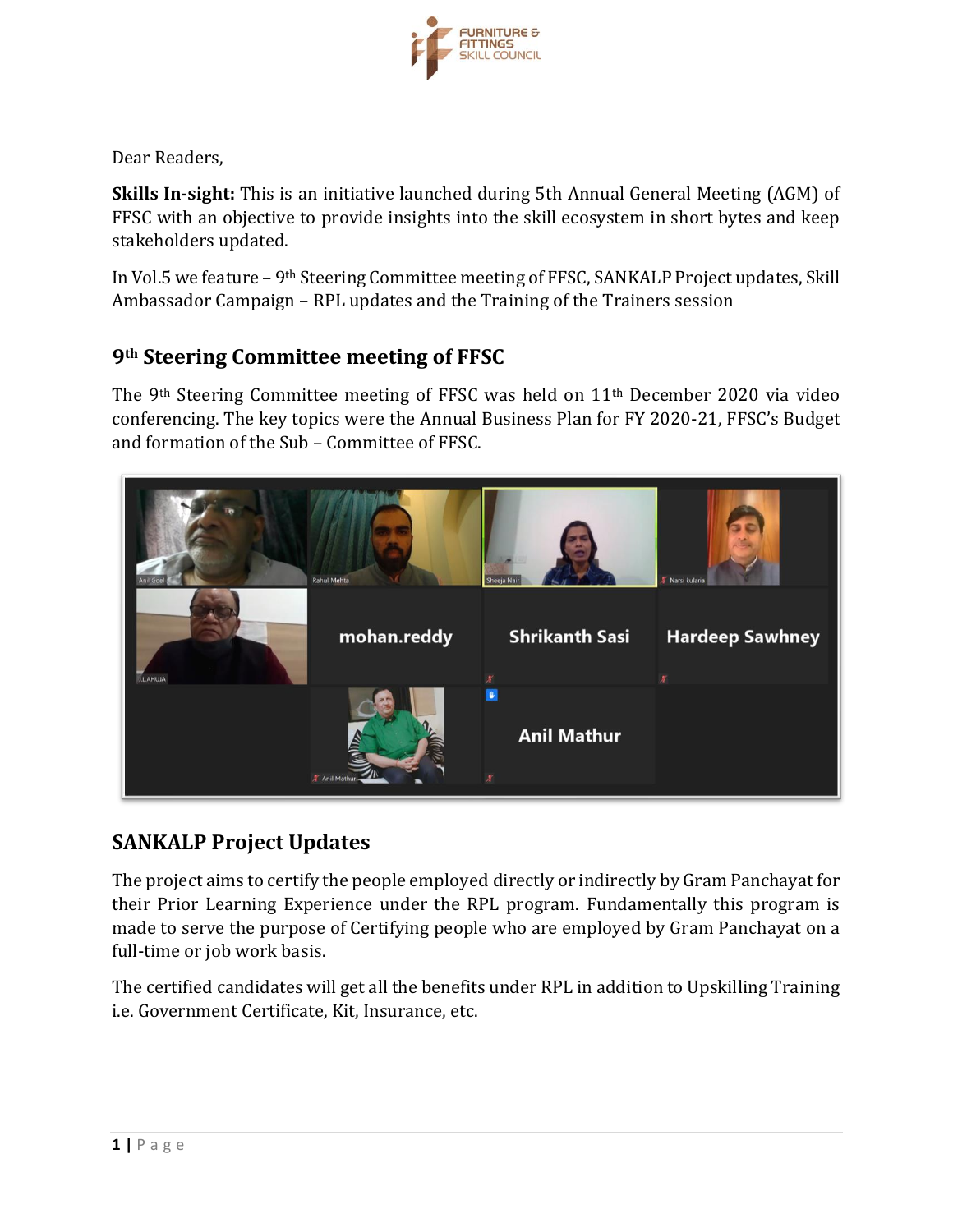

FFSC has been allotted 1000 numbers to conduct 42 hours RPL Bridge program in the 2 districts of Varanasi and Chandauli.



#### **Training data for this week:**

| <b>TP Name</b>   | Location  | <b>Candidates</b><br><b>Trained</b> | <b>Batch Start</b><br>date | <b>Batch End</b><br><b>Date</b> | <b>Type of Training</b> |
|------------------|-----------|-------------------------------------|----------------------------|---------------------------------|-------------------------|
| TS Skills        | Sewapuri  | 25                                  | $11-Dec-20$                | $16$ -Dec-20                    | 30 Hours Bridge         |
| Saral Skills     | Chandauli | 25                                  | 15-Dec-20                  | 20-Dec-20                       | 30 Hours Bridge         |
| <b>TS Skills</b> | Sewapuri  | 25                                  | $16$ -Dec-20               | $21$ -Dec-20                    | 30 Hours Bridge         |
| <b>TS Skills</b> | Sewapuri  | 25                                  | $15$ -Dec-20               | $20$ -Dec-20                    | 30 Hours Bridge         |

## **Skill Ambassador Campaign: Recognition of Prior Learning (RPL)**

FFSC sessions are ongoing in various locations for **Assistant and Lead Carpenters** with special sessions from Industry and Academic experts who attend online via video conferencing.

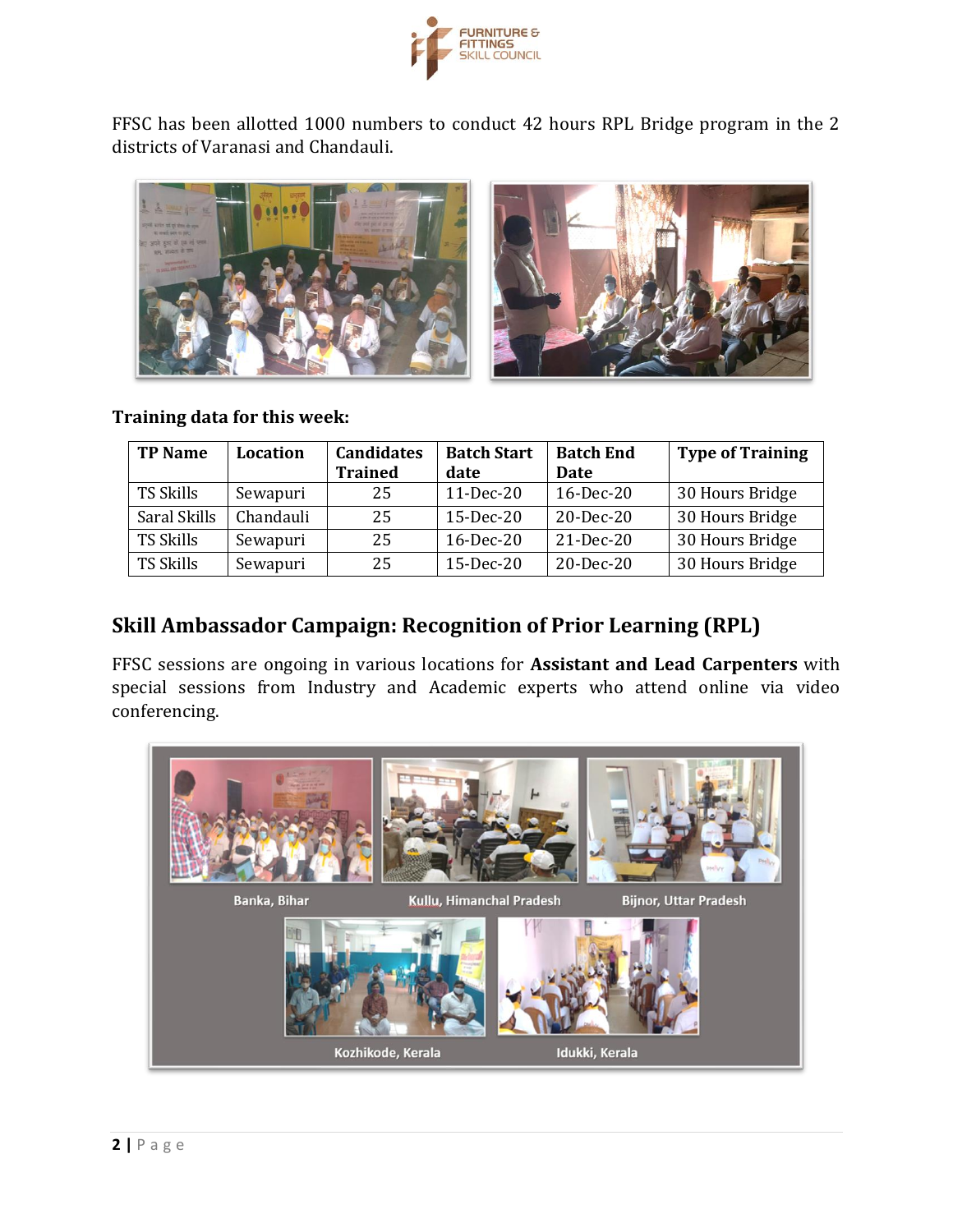

FFSC Team takes the **orientation session** for the candidates by covering the introduction of the skilling ecosystem, COVID-19 protocols to be followed, soft skills, details of the PMKVY scheme its benefits and opportunities through RPL certification.

**Locations:** Idukki and Kozhikode, Kerala | Bijnor, Uttar Pradesh | Kullu, Himanchal Pradesh | Banka, Bihar

Industry experts participate in the domain training sessions to take specific modules for the candidates and clear their queries. Experts from **Hettich India and Narsi Group** have taken the sessions and informed the candidates about technical modules like hinges/fittings, the industry scenario, international standards and opportunities for the workforce in the sector.

| <b>SAC RPL 1 Training</b>      |       |  |  |  |
|--------------------------------|-------|--|--|--|
| Nos till last update           | 11566 |  |  |  |
| <b>Trained in the week</b>     | 909   |  |  |  |
| <b>Total trained this year</b> | 12475 |  |  |  |

# **Training of the Trainers (ToT) Sessions:**

FFSC has started the Training of the Trainers session online where the Master Trainer imparts the **domain and platform training** component through video conferencing. The practical sessions are demonstrated by the participating trainers online at their nearest woodworking workshop.



Training of the Trainers session is being held in Lead and Assistant Carpenter job roles from 14th – 23rd December 2020. A total of 15 trainers are participating in the session.